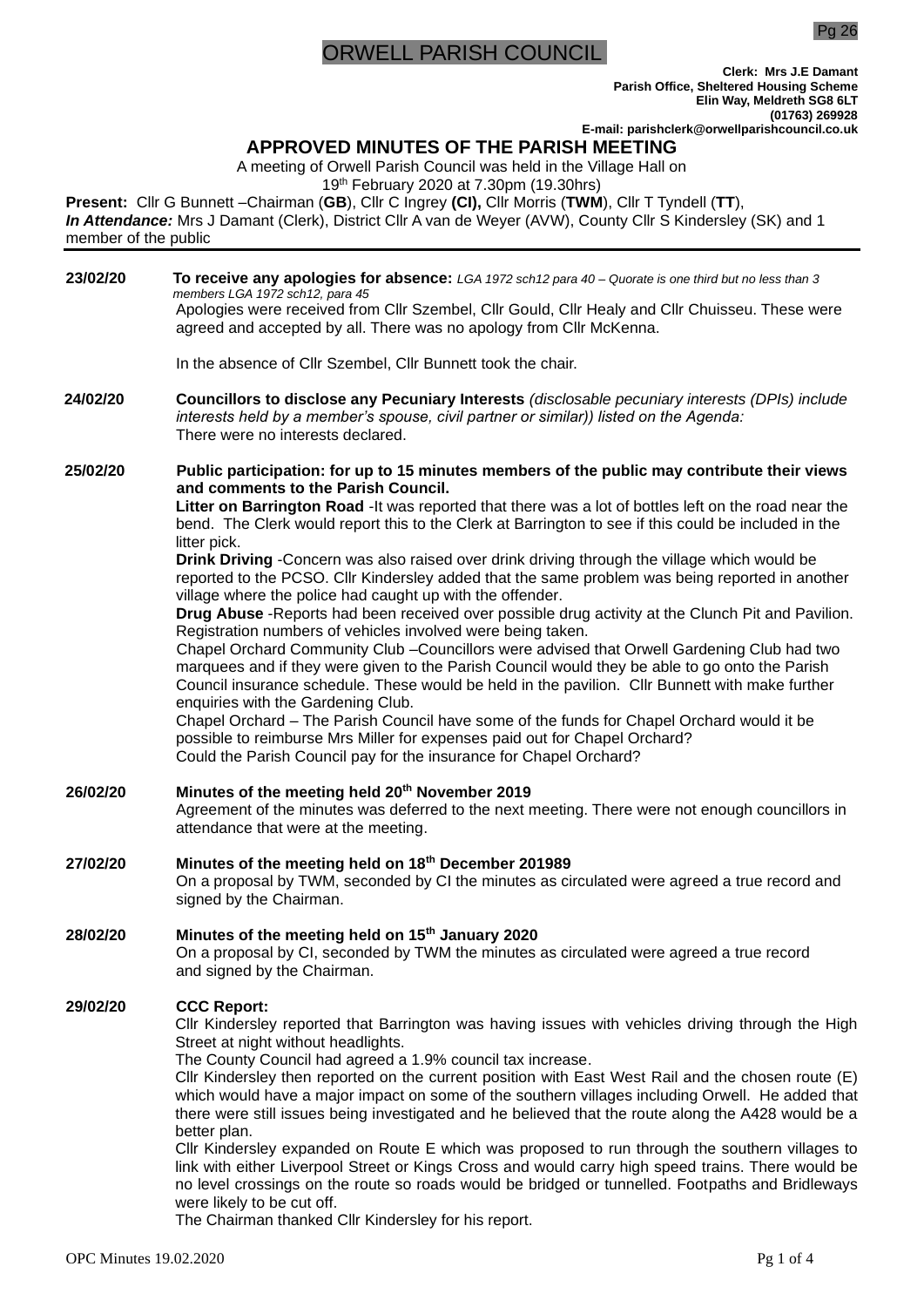### **30/02/20 SCDC Report:**

Cllr Van de Weyer reported that a recent Greater Cambridge Partnership meeting, which covered better transport routes including buses and cycle routes, was disrupted by a

member of the public. The Mayor had now taken over the Cambourne to Cambridge busway but it was uncertain which power he had used to enable this. As further clarification was needed some decisions were still to be made.

Cllr Van De Weyer was asked if the busway would be needed if the East West Rail proposal went ahead. He replied that it was unclear at the present time what changes would happen to the bus route. There was to be more development of the Cambourne area and if the proposed rail station was to go south of Cambridge then a busway would be needed. The railway and bus would cover different aspects so there should be no reason not to have both. Cllr Kindersley added that there would be more development and businesses in future.

Cllr Van De Weyer then reminded the meeting that the Local Development Plan consultation would end soon.

The youth club in Orwell had received a zero carbon grant.

Planning delegation at South Cambridgeshire District Council was being looked into with the Planning Advisory Service looking at the policy.

The council tax increase for 2020/21 was agreed at £5.00 p.a per household.

The Chairman thanked Cllr Van De Weyer for his report.

**31/02/20 Planning:** NS, GB, TT, JC, LH, JH and TML *(Town and Country Planning Act 1990 schedule 1, paragraph 8)* **Full planning minutes are available on the website or from the Clerk.** 

Planning Ref S/0092/20/FL8 Brookside -Single storey rear extension and loft conversion *Recommendation –No Recommendation*.

Planning Ref S/0032/20/FL1A Brookside -Garden office, pre-fabricated single storey timber building on concrete base

### *Recommendation –No Recommendation*

Planning Ref S/4455/19/DC (FOR INFORMATION ONLY) Land off Hurdleditch Road -Discharge of condition 2 (Proposed arrangements for future management and maintenance of the proposed streets) of planning application S/3870/18/RMSCDC

The discharge of conditions was noted.

### Planning Decisions

Greater Cambridge Joint Local Plan Consultation 13thJanuary -24thFebruary 2020.-Response from Parish Council

No response had been made by the Parish Council at this stage.

Fews Lane Consortium -UpdateSCDC -Items Referred to Planning Committee -Update issued by Cllr Bridget Smith (SCDC Leader)12th February 2020 The correspondence was noted.

### **32/02/20 Parish Youth Club:**

Cllr Ingrey had attended a meeting and was impressed by what the club was doing. The Youth Club would like to link into the Parish Council website to put on their information, it was suggested that a link would be a better option as it would need to be monitored so if they had their own webpage they could then link to the site. This could also be done with the village website. There was an eco-friendly tuck shop and they are currently looking at purchasing a smoothie blender.

The Clerk reported that she was still chasing Amazon to try and pay for the items purchased for the Youth Club.

Eco recycling bins were discussed which Councillors liked the idea of but wanted further information. Cllr Ingrey agreed to investigate. **ACTION: CI**

### **33/02/20 New Recreation Ground:**

A meeting was to take place with Cllr Bunnett, land owner and drainage contractor. Clarification was needed that the drainage could be accomplished. The landowner was keen to have a new drain which would go down the side as at the moment the drain runs through the new recreation ground land. The estimated cost to put a new drain in was £30,000. Cllr Burnett was to go back to the District Council for advice.

The land owner has agreed that the drain needed to drain the land could go through his land to the brook. It was suggested by Cllr Bunnett that further discussions need to take place.

All drainage needs the authority of Cambridgeshire County Council.

Progress on Planning Application

The application was ready but was on hold until the position has been clarified.

Additional instruction for Parsons Consulting Engineers regarding drainage

On a proposal by Cllr Ingrey, seconded by Cllr Moris, it was agreed to instruct Parsons Consulting Engineers to advise on the diversion of the existing drain. All Councillors in agreement. Update on other Items

The developer had been asked about a right of way through the new development to access the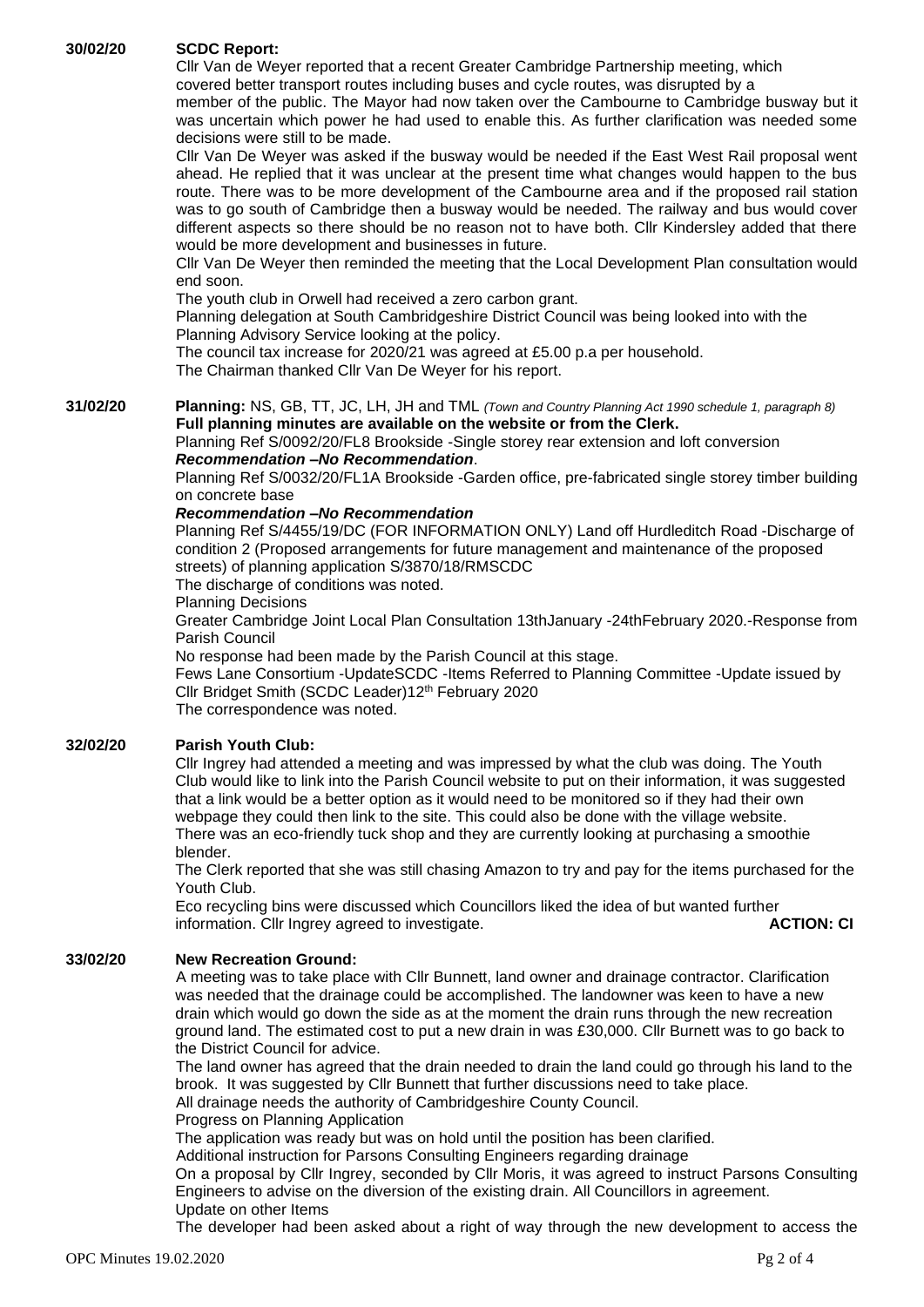new recreation ground. Although the residents could object this would be a safer option as there was no pedestrian route.

### **34/02/20 Recreation Ground & Pavilion:**

Play Equipment Weekly Inspection report (Clllr Ingrey)

Cllr Ingrey had inspected the equipment and all appeared to be in good order.

A door handle was missing off the Pavilion kitchen door. Concern was raised about people getting into the building and a change of locks had been suggested. Vandalism had been occurring at the Pavilion and Clunch pit.

It was noted that the MUGA was unlocked. Cllr Ingrey would contact Cllr Healy. **ACTION: CI**

# **35/02/20 Clunch Pit Management Trust (CPMT):**

Application for Glebe Field and the Paddock to be designated as a Local Green Space On a proposal by Cllr Ingrey, seconded by Cllr Tindell, the application to register the Glebe field and Paddock as a local green space was agreed. Natural England will also write a letter of support. It was advised that the sheep proof fencing had also been completed.

# **36/02/20 Chapel Orchard:**

Cllr Morris Lowe proposed that Mrs Miller be reimbursed for her expenses of £49.50, this to be taken out of the Chairman's allowance, this was seconded by Cllr Ingrey and agreed by all. It was proposed by Cllr Morris Lowe that the Parish Council agreed to pay Chapel Orchard for the insurance of £129.20 and that this be an annual payment, this was seconded by Cllr Ingrey and agreed by all. Chapel Orchard will send the paperwork for the insurance of which the Parish Council will reimburse them.

It was reported that two trees had been blown down in the recent storms. Qualified volunteers had dealt with the trees.

# **37/02/20 Village Hall:**

Update on Village Hall matters Status of OVHMC It was noted that it is a separate entity to the Parish Council and is a registered charity Second Councillor on OVHMC It was stated that another Councillor was requested to join the Village Hall Trustees. Contribution towards the cost of redecorating the Village Hall The Parish Council is to receive more information on a proposal. It was noted that the increase in village hall hire fees should help towards the cost.

# **38/02/20 Allotments:**

It was proposed by Cllr Ingrey to let the Youth Club take over the running of the vacant allotment and waive the £10 fee. The proposal was seconded by Cllr Morris with all Councillors in agreement.

# **39/02/20 Financial Matters:**

1. Financial Statements for February 2020

2.Payments and Additional payments for February 2020 *(Additional payments are shaded, these costs have already been agreed but may not have appeared on the agenda. Local Government Act (LGA); Public Health Act (PHA); Open Space Act (OSA)*

**Payments awaiting authorisation**

| Payee                                                 | Amount £ | Vat £ | <b>Description</b>                                                                   | <b>Power</b>  |
|-------------------------------------------------------|----------|-------|--------------------------------------------------------------------------------------|---------------|
| Salaries, HMRC,<br>Pension                            |          | 0     | Employees payments for January 2020<br><i>inc</i><br>Employees payments Oct-Dec 2020 | LGA 1972 s112 |
| <b>Meldreth Parish</b><br>Council                     | 200.00   | 0     | Contribution towards office rent January<br>& February 2020                          | LGA 1972 s112 |
| E-ON                                                  | 112.63   | 5.63  | <b>Pavilion Electricity</b>                                                          | LGA 1972 s126 |
| Haven Power                                           | 243.88   | 47.32 | Street Light Energy February 2020                                                    | PCA 1957 s3   |
| <b>Harston &amp; District</b><br>Village Warden Trust | 600.00   | 0     | Donation 2019/20                                                                     | LGA 1972 s137 |

The clearance of the Clunch pit was discussed where it was proposed by Cllr Burnett that the Parish Council contribute 50% of the cost which would come out of the Section 106 earmarked funds held. This was seconded by Cllr Morris with all Councillors in agreement.